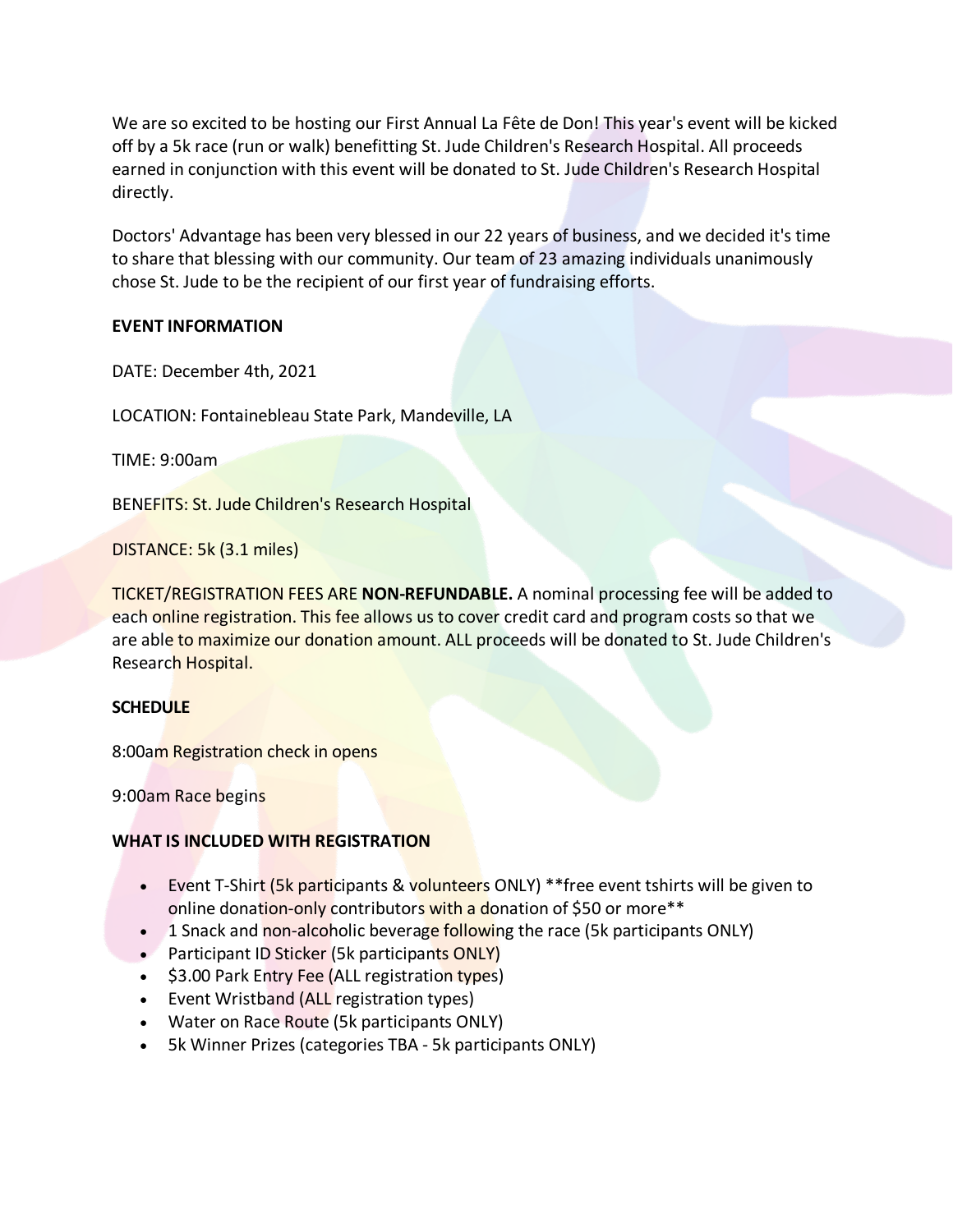# **EVENT DAY CURRENCY (EDC)**

Event Day Currency or EDC will be the ONLY form of payment for various available goods and services once admitted into La Fête de Don. EDC will be in the form of arcade or raffle type tickets. 1 ticket = \$0.50. EDC pre orders will be charged a credit card processing fee. Day of EDC purchases will be CASH ONLY transactions to avoid this processing fee.

PURPOSE: The entire purpose for this event and any efforts leading up to it is to raise money to donate to St. Jude Children's Research Hospital. In order to have a larger donation, we have to get creative in the ways we cut expenses. This is one of them. To provide fun, entertainment, food options, merchandise sales, and more, each point of sale where a money transaction is taking place needs to have a vendor permit (as enforced by the Louisiana State Park commission), which costs money. This option of EDC allows us to have 1 vendor permit where a transaction of money for tickets takes place, but cuts the cost of multiple vendor permits so that all other transactions during the event are conducted without the use of money.

HOW IT WORKS: Once admitted into the event, you are free to use your EDC on any available goods or services. Each item or service for sale will have signage that indicates its cost in a number of tickets. EX: If you are buying an event tshirt for \$10, you will exchange 20 tickets in return for the purchased tshirt.

# **FOR YOUR SAFETY**

- GA companions, friends and/or family of registered 5k participants will only be permitted to assist their runner at the START & FINISH line ONLY.
- NO vehicle will be permitted to accompany any runner at any time during the race.
- Number/Name sticker given to 5k participants prior to the race, MUST be at a visible place on the front of the runner for the duration of the 5k portion of the day.
- **5k supporters will only be permitted** in designated areas until the completion of the 5k.
- Doctors' Advantage (DAI) coordinators reserve the right to take any runner out of the race that is considered not to be physically capable of finishing the race (medical opinion will be requested for this to happen).

**MORE INFORMATION ON PRIZES, EVENT DAY SCHEDULE AND MORE TO COME. EMAIL UPDATES WILL BE SENT TO ALL REGISTERED PARTICIPANTS AS MORE INFORMATION BECOMES AVAILABLE. YOU WILL ALSO BE ABLE TO CHECK BACK HERE OR AT OUR EVENT PAGE ON THE DAI WEBSITE --** [www.doctorsadvantage.com](https://www.doctorsadvantage.com/)

# **THANK YOU!**

**A Message From St. Jude Children's Research Hospital:** Thank you for your contribution to our mission. The La Fête de Don & 5k fundraiser will help St. Jude Children's Research Hospital continue to lead the way the world understands, treats and defeats childhood cancer and other life-threatening diseases.